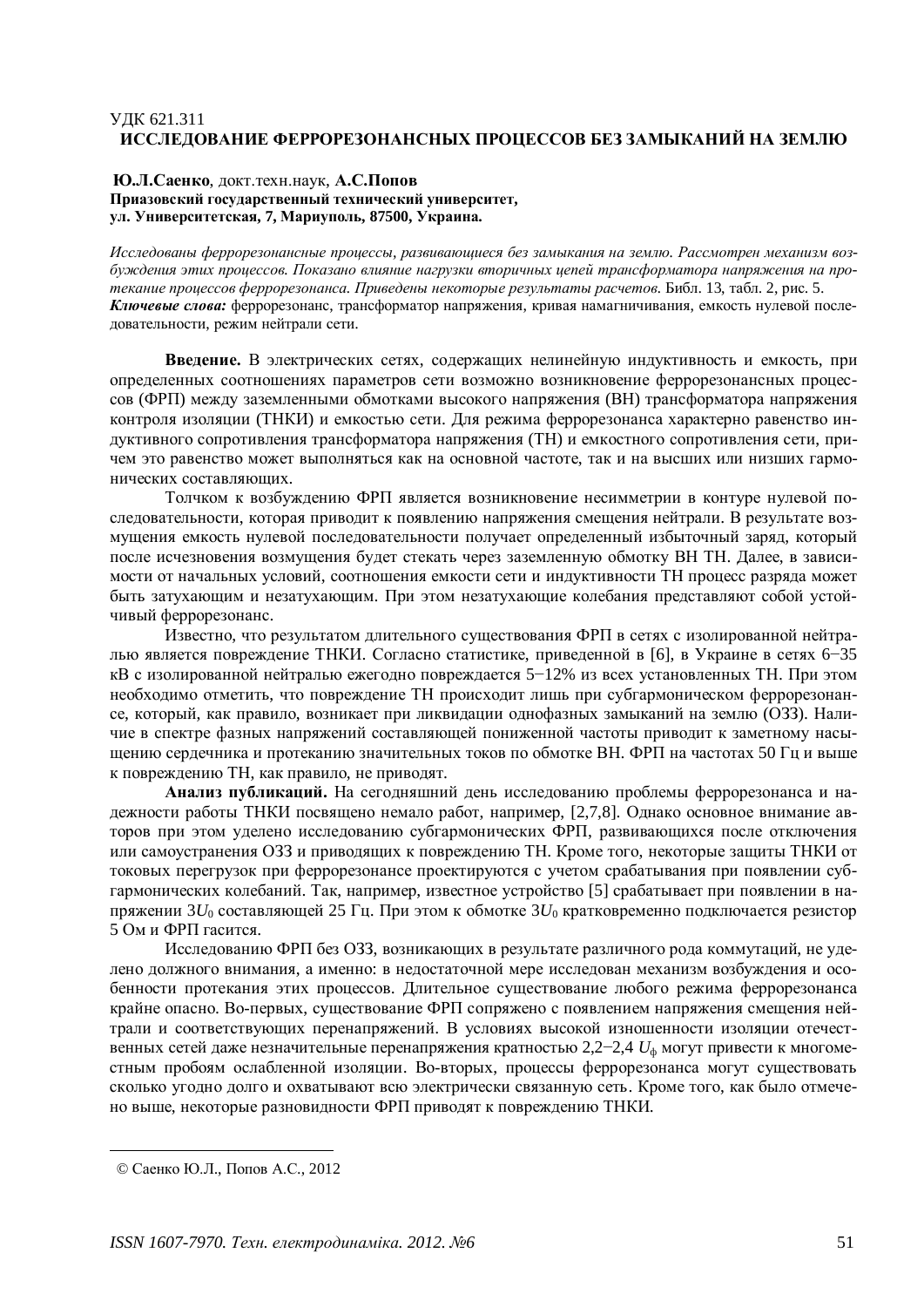Целью работы является исследование процессов феррорезонанса без замыканий на землю, оценка эффективности мероприятий по их предотвращению.

Основной материал. Основной проблемой при исследовании ФРП является отсутствие достоверной кривой намагничивания ТН. В литературе, где приводятся вебер-амперные характеристики ТН [3, 8, 9], нет информации ни о методике определения этих кривых, ни о погрешности измерения. Между тем, параметры кривой намагничивания самым существенным образом влияют на полученные результаты при моделировании и определяют достоверность этих результатов. Кроме того, параметры кривой намагничивания определяют требования к демпфирующим устройствам. Известно, что энергия, запасенная в нелинейной индуктивности при заданном значении потокосцепления, определяется площадью фигуры между осью ординат и кривой (рис. 1). Соответственно, чем ниже пойдет коивая, тем большая энергия будет запасена в индуктивности и тем большие активные потери необходимо будет ввести в контур для срыва устойчивых колебаний.





Для более точного моделирования ТН необходимо учитывать эффект гистерезиса стали ТН [10]. При этом соответствующим образом будут учтены потери в стали ТН и мгновенная индуктивность намагничивающего контура. Виду того, что ТНКИ выполнен из холоднокатаной стали, имеющей относительно узкую петлю гистерезиса, и с учетом того, что процес-

сы феррорезонанса сопровождаются глубоким насыщением стали, при котором восходящая и нисходящая ветви гистерезисной петли практически сливаются с основной кривой намагничивания, в расчетах была принята безгистерезисная модель ТН.

Среди разновидностей переходных процессов, приводящих к возбуждению ФРП без ОЗЗ, можно выделить следующие: включение холостых шин с TH (рис. 2, *а*), подключение TH к ненагруженным шинам (рис. 2, б), подключение или отключение участка сети (рис. 2, *в*). Ниже все случаи рассмотрены более детально.

**Включение ненагруженных шин с ТН.** Как было отмечено выше, любому появлению процесса феррорезонанса предшествует появление напряжения смещения нейтрали. Для сети с изолированной нейтралью напряжение смещения нейтрали определяется известным выражением

$$
U_0 = \frac{E_a \cdot Y_a + E_b \cdot Y_b + E_c \cdot Y_c}{Y_a + Y_b + Y_c} \t{,} \t(1)
$$

 $\Gamma$ де  $E_a$ ,  $E_b$ ,  $E_c$  – ЭДС источника питания;  $Y_a$ ,  $Y_b$ ,  $Y_c$  – проводимость сети на землю, которая в общем случае носит емкостный характер.

При строго симметричной сети напряжение смещения нейтрали равно нулю. При ненагруженных шинах эквивалентное емкостное сопротивление сети велико, в то же время индуктивное сопротивление ТН все еще значительно больше емкостного, и резонансные условия не выполняются. Толчком к возбуждению ФРП служит включение участка сети (рис. 2, *а*), когда за счет свободной составляющей происходит насыщение ТН и уменьшение его сопро-

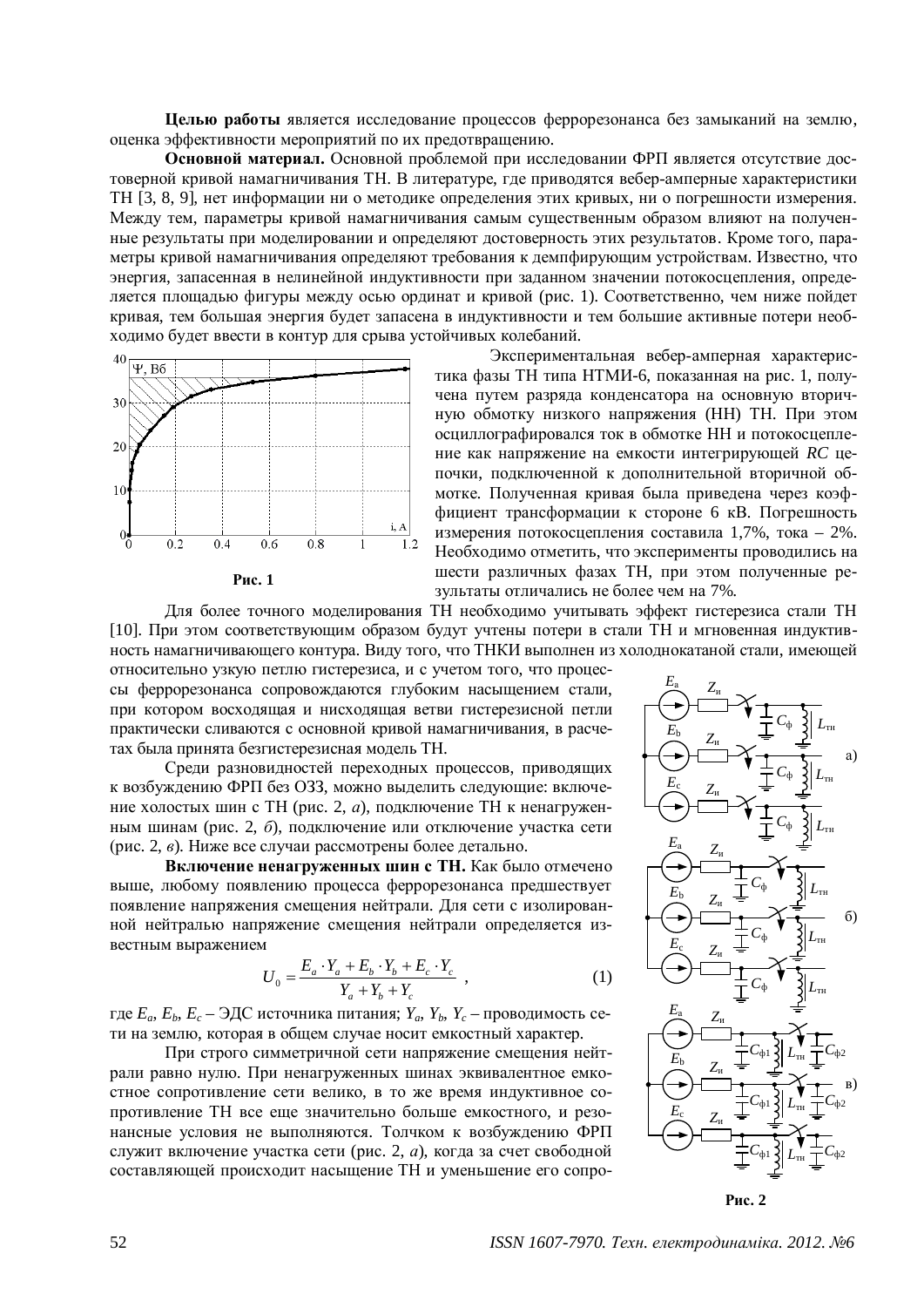тивления. При этом индуктивное сопротивление одной из фаз трансформатора становится равным или соизмеримым с емкостным сопротивлением сети этой фазы, в результате чего симметрия проводимостей сети по фазам нарушается и появляется напряжение смещения нейтрали. Далее начинают развиваться колебания, которые в зависимости от начальных условий и соотношений параметров сети могут носить затухающий и незатухающий характер.

В отличие от субгармонических ФРП, процессы феррорезонанса без ОЗЗ не отличаются явной периодичностью. На рис. 3 показаны расчетные кривые напряжения  $3U_0$  и токов в обмотке ВН при феррорезонансе, возникшем при включении ненагруженных шин. Моделировалось синхронное включение трех фаз в момент, когда напряжение фазы А проходило через ноль. Фазная емкость сети на землю при этом равна 60 пФ. Токи в обмотке ВН в этом режиме незначительны и не опасны. Это, в первую очередь, объясняется отсутствием низкочастотных составляющих в напряжении нулевой послеловательности.



В спектре напряжения 3 $U_0$  наряду с составляющей 50 Гц присутствует значительная доля высших гармоник, причем как канонических, так и не канонических. Среди канонических гармоник наиболее весомыми и часто встречающимися являются составляющие 100 и 150 Гц. В целом необходимо отметить, что амплитудно-частотный состав напряжения смещения нейтрали в режиме феррорезонанса определяется соотношением параметров сети, а также начальными условиями. Ввиду того, что величина тока в обмотках определяется амплитудно-частотным составом напряжения смещения нейтрали, можно констатировать, что риск повреждения ТН определяется как соотношением параметров сети, так и начальными условиями. При одних и тех же параметрах сети и различных начальных условиях (момент включения, фаза) система может иметь несколько устойчивых состояний. Так, например, при параметрах емкости сети  $C_{\phi}$ =0,1÷0,3 мкФ включение шин сопровождалось появлением субгармонического феррорезонанса, который, как известно, при длительном существовании может повредить ТН.

Подключение ТН к ненагруженным шинам. Процесс возбуждения ФРП в данном случае схож с процессом при включении ненагруженных шин (рис. 2, б). Свободная составляющая, возникающая при подключении ТН, насыщает сердечник, индуктивное сопротивление которого уменьшается, и при приблизительном равенстве емкостного сопротивления сети и индуктивного сопротивления ТН возникает смещение нейтрали, обусловленное несимметрией проводимостей сети на землю. Этот процесс становится толчком к возбуждению ФРП. По аналогии с предыдущим случаем частота процесса и вероятность повреждения ТН зависит от соотношения параметров сети и начальных условий. Кроме того, согласно результатам моделирования при параметрах емкости сети  $C_{\phi}=0,1\div 0,3$  мк $\Phi$ подключение ТН сопровождалось появлением субгармонического ФРП. На рис. 4 показана расчетная кривая напряжения  $3U_0$  при ФРП, возникшем при подключении ТН к сети с фазной емкостью 80 пФ. Токи в обмотке ВН в этом режиме незначительны, поэтому не приводятся. Многочисленные расчеты данной схемы и спектральный анализ напряжения  $3U_0$  при ФРП также показал значительное содержание высших гармоник.

Коммутация участка сети. Механизм возбуждения ФРП в этом случае заключается в следующем (рис. 2, *в*). При подключении участка сети ( $C_{\phi2}$ ) ввиду разновременности хода включения контактов сначала замыкается одна фаза и начинается заряд ее емкости, затем вторая и третья. Емкость, подключаемая первой, создает несимметрию проводимостей сети по фазам, в результате которой появляется напряжение смещения нейтрали. Соответственно, чем больше будет соотношение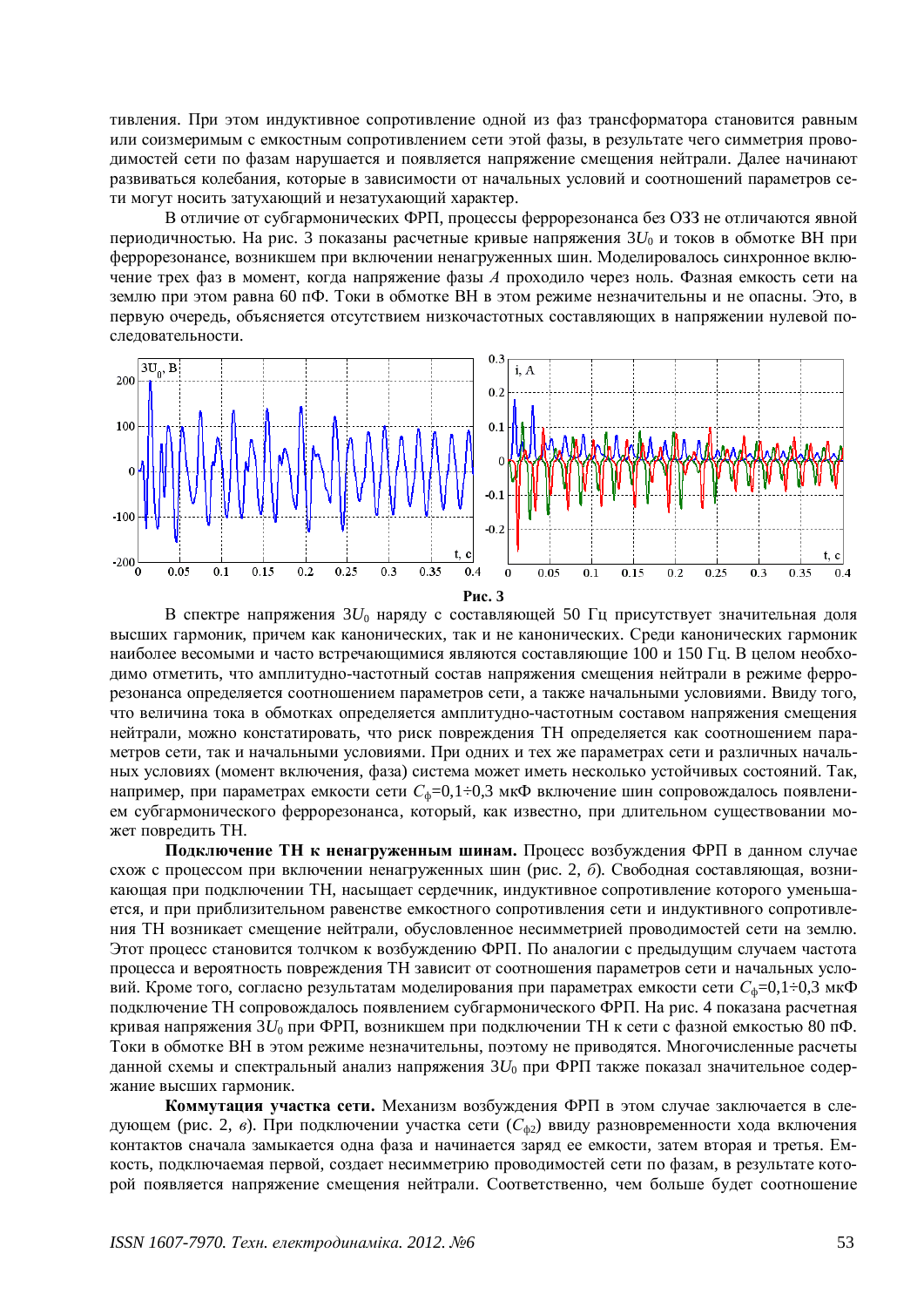$C_{\phi}$ <sup>2</sup>/ $C_{\phi}$ 1, тем большее смещение нейтрали будет иметь место при коммутации. Исчезновение несимметрии емкостей по фазам наступит после подключения выключателем последней фазы. После этого избыточный заряд начинает стекать через заземленные обмотки ВН трансформатора, и этот процесс может носить затухающий или незатухающий характер. Возбуждение ФРП при отключении участка сети происходит аналогично.



Соответствующая расчетная кривая напряжения  $3U_0$  показана на рис. 5. Отметим, что и для этого типа ФРП характерно наличие значительной доли высших гармоник в напряжении  $3U_0$ , зависимость частоты процесса от начальных условий и параметров сети, возможность возбуждения субгармонического феррорезонанса.

Достаточно обширные эксплуатационные данные о ФРП без замыканий на землю приведены в [4]. В сети 10 кВ с изолированной нейтралью и суммарным емкостным током 15 А практически любая коммутация оборудования возбуждала феррорезонанс. Соответствующие выводы автор делает на основе анализа осциллограмм, записанных цифровыми терминалами релейной защиты. Т.е. фиксировались даже незначительные смещения нейтрали, которые не опасны и не приводят к срабатыванию сигнализации об ОЗЗ. Были зарегистрированы случаи так называемого раскачивания нейтрали сети. В результате ФРП выполнялось равенство индуктивного сопротивления ТН и емкостного сопротивления сети, при этом появлялось дополнительное смещение нейтрали и соответствующие перенапряжения. Отмечается, что при этом наблюлались срабатывания ОПН.



Достаточно эффективным устройством защиты ТНКИ от токовых перегрузок при ФРП является устройство, описанное в [5]. Однако оно срабатывает лишь при субгармоническом ФРП. В то же время ФРП на частотах 50 Гц и выше представляют не меньшую опасность для сети. Поэтому перспективным является разработка универсальных устройств защиты от всех видов ФРП, срабатывание которых не определяется частотой ФРП.

Разработанные на сегодняшний день антирезонансные трансформаторы (НАМИ, НАМИ-Т, НА-ЛИ), хотя и имеют гораздо меньшую аварийность, чем ТН традиционного исполнения, также подвержены явлению феррорезонанса. В первую очередь, это обусловлено электромагнитной связью с землей обмотки ВН, в результате чего процесс разряда емкости сети через эти обмотки остается возможным.

Немаловажным аспектом при исследовании ФРП является учет нагрузки вторичных обмоток ТНКИ. В подавляющем большинстве случаев при моделировании ТН делается допущение о невозможности существенного влияния нагрузки ТН на протекание ФРП. При моделировании было выявлено, что даже незначительная нагрузка может демпфировать феррорезонанс. В табл. 1 приведены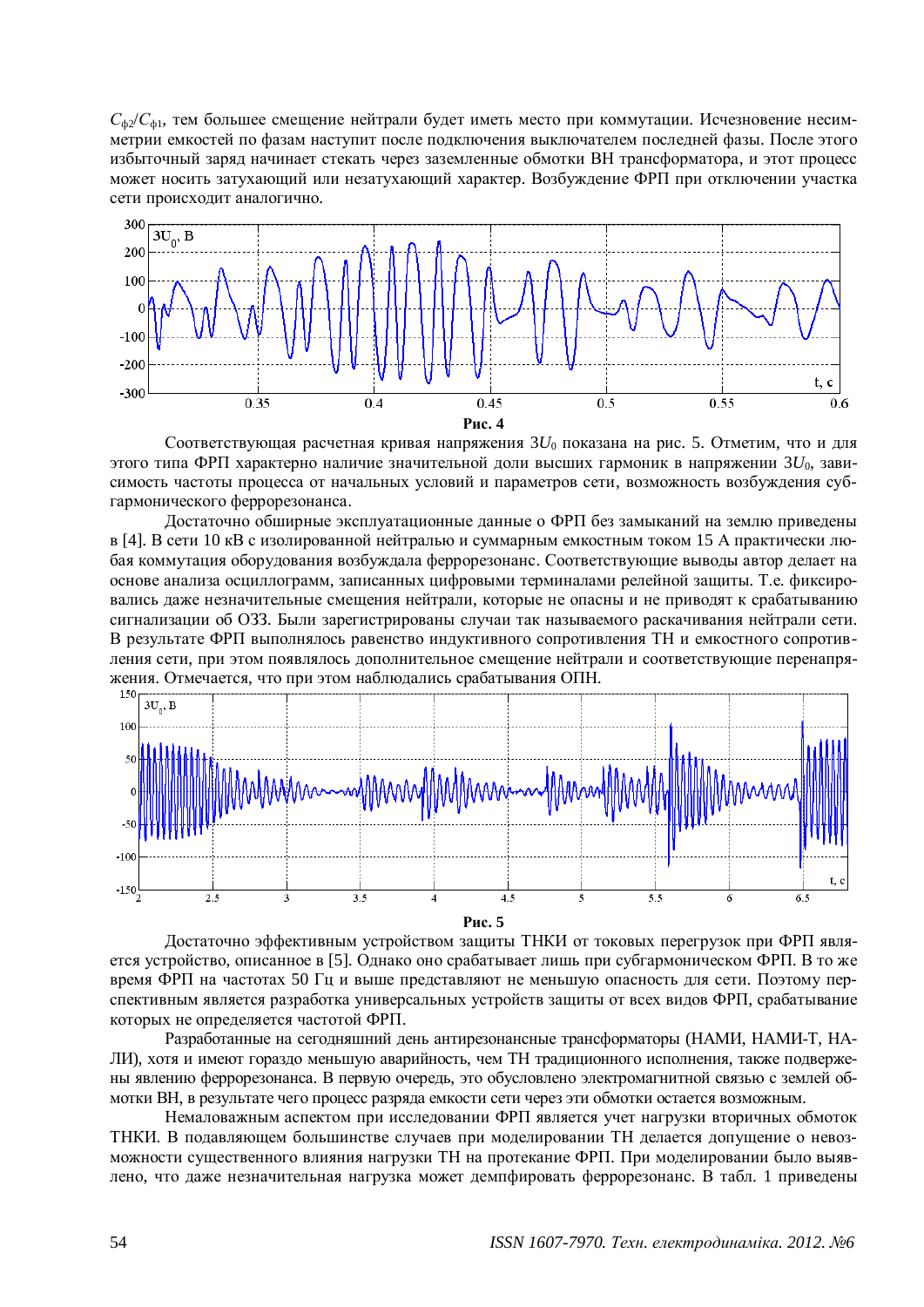результаты компьютерного моделирования при исследовании влияния величины нагрузки вторичной цепи ТН на гашение феррорезонансных колебаний при различных значениях емкости в сети 6 кВ и ТН типа НТМИ-6. Знак «-» соответствует затухающему ФРП, знак «+» - незатухающему ФРП. Следует указать, что устойчивый феррорезонанс при ненагруженном ТН наблюдается при изменении емкости в диапазоне 0,1–0,65 мкФ. Из результатов следует, что с ростом нагрузки вторичных цепей область существования устойчивого феррорезонанса сужается, что обусловлено демпфирующим действием нагрузки, причем эффективность гашения колебаний нелинейно зависит от нагрузки, что обусловлено нелинейными свойствами колебательного контура. При нагрузке выше 120 ВА на всем диапазоне устойчивого феррорезонанса наблюдается гашение колебаний.

| Нагрузка вторичной | Фазная емкость сети на землю, мкФ |      |     |      |     |      |     |      |     |      |     |      |
|--------------------|-----------------------------------|------|-----|------|-----|------|-----|------|-----|------|-----|------|
| цепи ТН, ВА        | 0,1                               | 0.15 | 0,2 | 0,25 | 0,3 | 0,35 | 0.4 | 0,45 | 0,5 | 0,55 | 0,6 | 0.65 |
|                    |                                   |      |     |      |     |      |     |      | +   |      |     |      |
| 25                 | -                                 |      |     |      |     |      |     |      |     |      |     |      |
| 50                 |                                   |      |     |      |     |      |     |      |     |      |     |      |
| 75                 |                                   |      |     |      |     |      |     |      |     |      |     |      |
| 100                |                                   |      |     |      |     |      |     |      | +   |      |     |      |
| 120                | -                                 |      |     |      | -   |      |     |      | -   |      |     |      |
| 150                |                                   |      |     |      |     |      |     |      |     |      |     |      |

 $Ta$ **блица** 1

Особого внимания заслуживает слелующий факт. Величина энергии, запасенная в феррорезонансном контуре, растет при увеличении емкости сети, поэтому при больших значениях емкости требуются большие активные потери для демпфирования колебаний. Это объясняет тот факт, что при малых емкостях сети даже незначительная нагрузка величиной 50–75 ВА успешно гасит феррорезонансные колебания, а с ростом емкости демпфирующие способности нагрузки заметно снижаются (табл. 1). Приведенные результаты достаточно хорошо согласуются с эксплуатационными данными [1], согласно которым повреждаемость ТНКИ обратно пропорциональна нагрузке вторичных цепей ТН. Соответствующая зависимость приведена в табл. 2.

#### **Таблина 2**

| T<br>BA<br>. ВТОРИЧНОЙ ООМОТКИ<br>Нагрузка                                  | $\sim$<br>ЛΩ<br><u>_</u> | $\epsilon$<br>$\sim$ $\sim$<br>$\sim$<br>∵.յւ։ | $50-$<br>$\overline{\phantom{a}}$ | --<br>100<br>$\sim$ | 100<br>свыше                        |
|-----------------------------------------------------------------------------|--------------------------|------------------------------------------------|-----------------------------------|---------------------|-------------------------------------|
| $\overline{\phantom{0}}$<br>параметр<br>$1/\Gamma$ ОД<br>отказов.<br>потока | 0.208                    | 0.1383                                         | 0.1097                            |                     | ሰ ሰሮ1 ገ<br>$J_{\bullet}U_{\bullet}$ |

В рамках исследования была проанализирована эффективность действия такого способа подавления ФРП как включение резистора 25 Ом в контур обмоток разомкнутого треугольника. Расчеты показали, что во всех случаях возбуждения ФРП установка резистора гасила устойчивые колебания [11]. При этом следует указать, что известен ряд публикаций, в которых на основе компьютерного моделирования продемонстрирована низкая эффективность такой защитной меры [5]. Подобное отличие в результатах может быть обусловлено, в первую очередь, погрешностью исходных данных, а именно - вебер-амперной характеристики. В случае, если характеристика намагничивания пойдет ниже, чем базовая (рис. 1), запас энергии в контуре нулевой последовательности увеличится, в результате чего к демпфирующим устройствам следует предъявлять более жесткие требования. Другими словами, резистора 25 Ом попросту не хватит, и для гашения потребуется уменьшение номинала резистора. Это также приведет и к изменению области существования устойчивого феррорезонанса. Данный способ не следует рассматривать как основной, однако в качестве профилактической меры для предотвращения самопроизвольного смещения нейтрали сети он может оказаться достаточно эффективным.

В рамках данной статьи не рассматривается влияние погрешности вебер-амперной характеристики на результаты моделирования феррорезонансных процессов, отметим лишь тот факт, что в случае, если характеристика намагничивания будет ниже базовой на 15–20%, резистор 25 Ом будет эффективным лишь в малом диапазоне емкостей (0,1–0,35 мкФ), что, по сути, не противоречит известным публикациям. Также следует отметить возможность различия характеристик намагничивания однотипных трансформаторов и несоответствие их с кривой, приведенной в данной статье. Разброс характеристик намагничивания может быть вызван старением стали, витковыми замыканиями, ремонтами ТН и др.

Кардинальным и наиболее эффективным решением проблемы феррорезонанса, по нашему мнению, является изменение режима нейтрали этих сетей и применение резистивной или резонансно заземленной нейтрали. При этом процесс разряда емкости сети через индуктивность ТН становится невозможен, поскольку избыточные заряды будут стекать через относительно малое сопротивление в нейтрали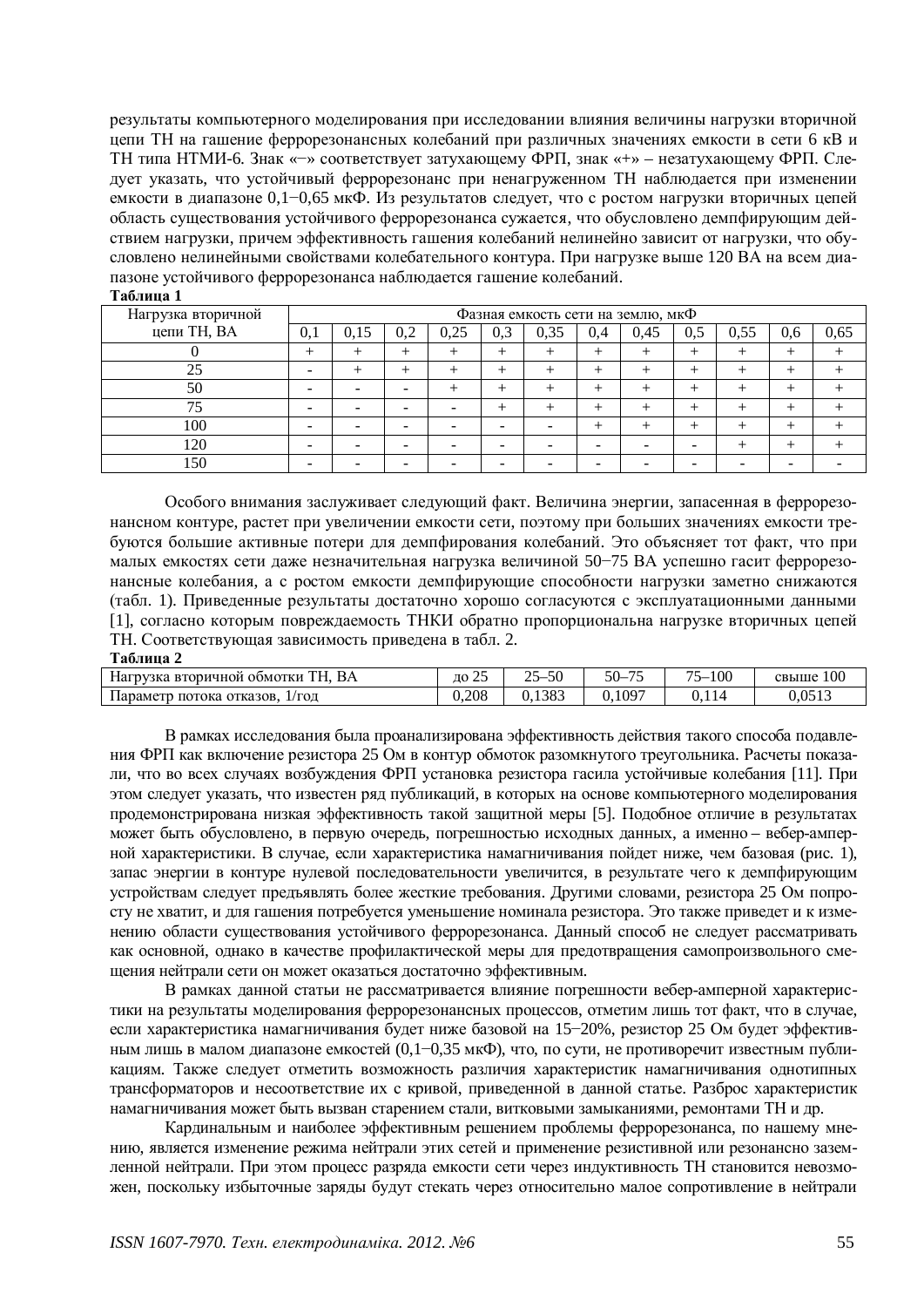сети [12, 13]. Изменение режима нейтрали позволит не только полностью решить проблему феррорезонанса и высокой аварийности ТНКИ, но и всецело повысить надежность работы этих сетей. Подробное изложение и анализ преимуществ резонансной и резистивной нейтрали выходит за рамки данной статьи, подробный анализ преимуществ различных способов заземления нейтрали приведен в работах [12, 13].

В настоящее время массовое применение нашли микропроцессорные счетчики, которые, по сравнению с индукционными, потребляют гораздо меньшую мощность. В результате применения таких счетчиков суммарная мощность нагрузки вторичных цепей ТН зачастую не превышает 20–30 ВА. С учетом того, что повреждаемость ТНКИ, а соответственно, и вероятность появления феррорезонанса обратно пропорциональна нагрузке вторичных цепей ТН, можно сделать вывод о том, что в таких сетях при прочих равных параметрах вероятность появления феррорезонанса выше. Поэтому целесообразно искусственно увеличить нагрузку ТН до максимально допустимой величины в заданном классе точности, регламентируемой соответствующим ГОСТом, и таким образом снизить вероятность возникновения ФРП и повреждения ТНКИ.

**Выводы.** 1. В сетях с изолированной нейтралью существует вероятность появления феррорезонанса в результате различного рода коммутаций. Такие ФРП развиваются на частотах 50 Гц и выше и могут сопровождаться значительными перенапряжениями, которые по длительности и величине могут превосходить дуговые перенапряжения. Для защиты от феррорезонансных явлений следует разработать универсальное устройство, которое будет срабатывать как при субгармоническом ФРП, так и при феррорезонансе на частотах 50 Гц и выше.

2. Результаты исследования показали, что нагрузка вторичных цепей оказывает демпфирующее воздействие на процессы феррорезонанса. В условиях внедрения современных микропроцессорных счетчиков и тенденции к снижению нагрузки ТН в качестве контрмеры следует предусмотреть искусственное увеличение нагрузки вторичных цепей. Рекомендуется с целью снижения риска возникновения феррорезонанса увеличить нагрузку вторичных цепей ТНКИ до максимально допустимых значений в заданном классе точности.

3. С учетом наметившейся проблемы отсутствия достоверных исходных данных при исследовании ФРП, а также учета погрешности исходных данных на результаты исследования ФРП актуальным следует считать вопрос определения возможного диапазона разброса характеристик намагничивания ТН и учета разброса этих характеристик при исследовании ФРП.

**1**. *Ганус А.И., Говоров Ф.П., Старков К.А.* Влияние условий переходных процессов в электрических сетях 6-10 кВ на характер повреждений трансформаторов напряжения // Электрика. – 2006. – №5. – С. 28–31.

2. *Ганус А.И., Старков К.А.* Повреждаемость трансформаторов напряжения в областных электрических сетях АК «Харьковоблэнерго» и мероприятия по её снижению // Світлотехніка та електроенергетика. – 2003. –  $N_2$  1. – C. 75–81.

3. Дударев Л.Е, Волошек И.В., Левковский А.И. Численный анализ феррорезонансных процессов в сетях с изолированной нейтралью // Электрические станции. – 1991. – №1. – С. 66–71.

4. *Емельянцев А.Ю.* Феррорезонансные процессы без замыкания на землю. Эксплуатационные данные // Новости Электротехники. – 2009. – №4(58).

5. Журахівський А.В., Кенс Ю.А., Голяк О.Ю. Захист трансформаторів напруги від пошкоджень при ферорезонансних процесах у мережах с ізольованою нейтраллю // Вісник ДУ "Львівська політехніка", серія "Електромеханічні та електроенергетичні системи" – 1997. – №340. – С. 40–47.

6. Журахівський А.В., Яцейко А.Я., Масляк Р.Я. Режими роботи трансформаторів напруги в електромережах з ізольованою нейтраллю // Електроінформ. – 2009. – №1. – С. 8–11.

**7**. Журахівський А.В., Кенс Ю.А., Яцейко А.Я., Масляк Р.Я. Ферорезонансні процеси в електромережах 10 кВ з різнотипними трансформаторами напруги // Технічна електродинаміка. – 2010. – №2. – С. 73–77.

8. Заболотников А.П., Кадомская К.П., Тихонов А.А. Математическое моделирование и перенапряжения в электрических сетях 6...35 кВ. – Новосибирск: НГТУ, 1993. – 158 с.

**9**. Зихерман М.Х. Повреждения трансформаторов напряжения при дуговых замыканиях на землю в сетях 6–10 кВ // Электрические станции. – 1978. – №11. – С. 65–67.

**10**. *Кузнецов В.Г., Тугай І.Ю*. Моделювання трансформатора напруги при ферорезонансних процесах // Вісник Національного університету "Львівська Політехніка", серія "Електромеханічні та електроенергетичні  $C \text{H}$ <sub>c</sub> Hercentr<sup>-1</sup> – 2007. –  $\text{N}_2$  596. – C. 127–131.

11. Саенко Ю.Л., Попов А.С. Исследование переходных процессов в контуре нулевой последовательности распределительных сетей на основе компьютерного моделирования // Наукові праці Донецького національного технічного університету. Серія "Електротехніка і енергетика". - 2011. - № 11 (186). - С. 324-329.